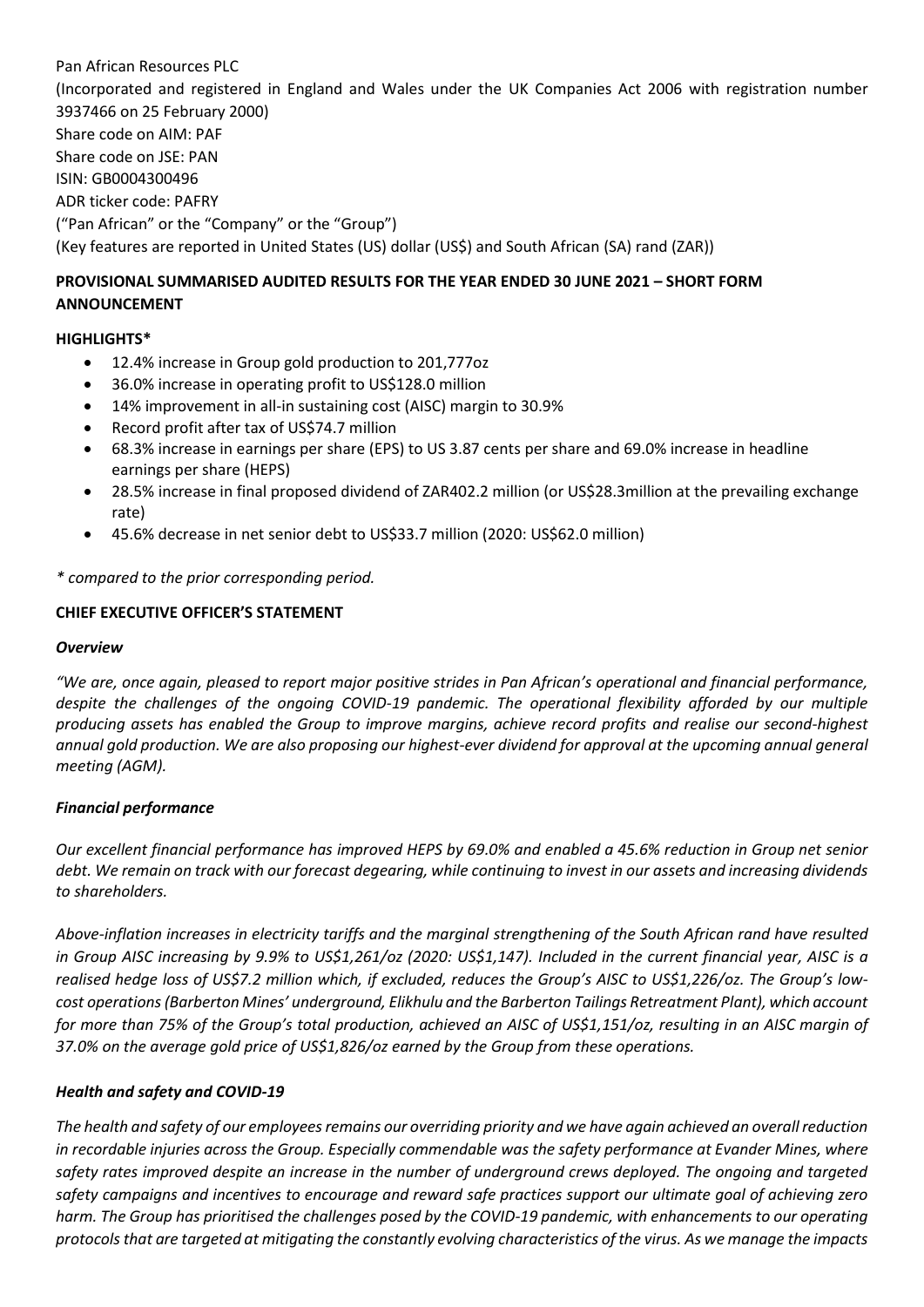*of the pandemic, our operations have partnered with nearby healthcare facilities to support the national roll-out of COVID-19 vaccines.*

### *Operational and growth projects overview*

*Operationally, the Group has performed exceptionally well, particularly at our underground operations, as a result of the development initiatives and innovations implemented over the past years.*

*The availability, for the first time, of four high-grade mining platforms and expanded footprints in the mining areas at Fairview Mine have contributed to in an increase of 29.4% in annual production from Barberton Mines' underground operations. Ramp up of production at Evander Mines' 8 Shaft pillar operation highlights the potential of this high-grade underground orebody, with production now in line with mining plans. The AISC at the 8 Shaft pillar decreased substantially to US\$995/oz in the second half of the financial year, after we resolved the production difficulties experienced in the first half of the financial year. The sub-US\$1,000/oz AISC achieved in the second half of the current financial year is indicative of the expected mining cost for the remainder of the 8 Shaft pillar's life-of-mine (LoM).*

*The renewal of Barberton Mines' mining rights by the Department of Mineral Resources and Energy for a further 30 years endorses our technical work and the long-term LoM plans submitted for these Mineral Resources.* 

*Earlier this year, we announced the reassessment of our organic growth opportunities and resultant reprioritisation of capital expenditure. This gave rise to a reschedule of the Egoli project's development timelines, as well as a reevaluation of existing underground mining opportunities at Evander Mines' 8 Shaft 24, 25 and 26 Levels, post cessation of mining at the 8 Shaft pillar. Independent reviews have confirmed that no fatal flaws exist in the Group's internal technical and economic studies, which indicate compelling recovered grades and gold production from these areas. Mining at the Egoli project and 25 and 26 Levels will now be phased in, following the cessation of underground operations at 24 Level. The capital expenditure on these projects will be funded from internal sources, subject to the current gold price environment prevailing.*

*At Barberton Mines, steady progress has been made with underground development at Project Dibanisa, which connects Sheba Mine to Fairview Mine at the top of the Main Reef Complex Shaft. The extraction of a 10,000t bulk sample is also currently in progress at the Royal Sheba project. These projects are expected to improve Barberton Mines' production profile in the coming years, and together with other initiatives, reduce the operation's AISC.*

### *Environmental, social and governance*

*Our focus on environmental, social and governance (ESG) initiatives has intensified over the past years, with good progress on all fronts in pursuit of a 'beyond compliance' ESG approach, through collaboration and partnerships with specialists in community, conservation and sustainability initiatives. This year, Pan African will publish its first environmental, social and governance report, where details of our initiatives and ESG approach are reported in line with global ESG reporting standards.* 

*Progress at the Blueberries project in Barberton has received widespread attention from the media and from other stakeholders. Approximately 96,000 plants have been delivered to site as part of phase 1, from which first production is expected by June 2022. Social benefits of this project in the surrounding communities are already evident with the creation of employment and increased trading opportunities for local small businesses. Also in Barberton, we have partnered with the Barberton Nature Reserve and conservation agencies to protect and preserve the biodiversity and natural resources of the region, including funding the care of orphaned rhinos.*

*At Evander Mines, the construction of the 9.975MW solar photovoltaic renewable energy plant is advancing on schedule for commissioning by November 2021. A feasibility study on an extension of this facility to an estimated capacity of 26MW has also commenced, where the additional 16MW will be utilised by Evander Mines' underground operations. A feasibility study for a 10MW solar photovoltaic renewable energy plant at Barberton Mines is also being conducted. These renewable energy initiatives will contribute to meaningful reductions in greenhouse gas emissions for the Group. At*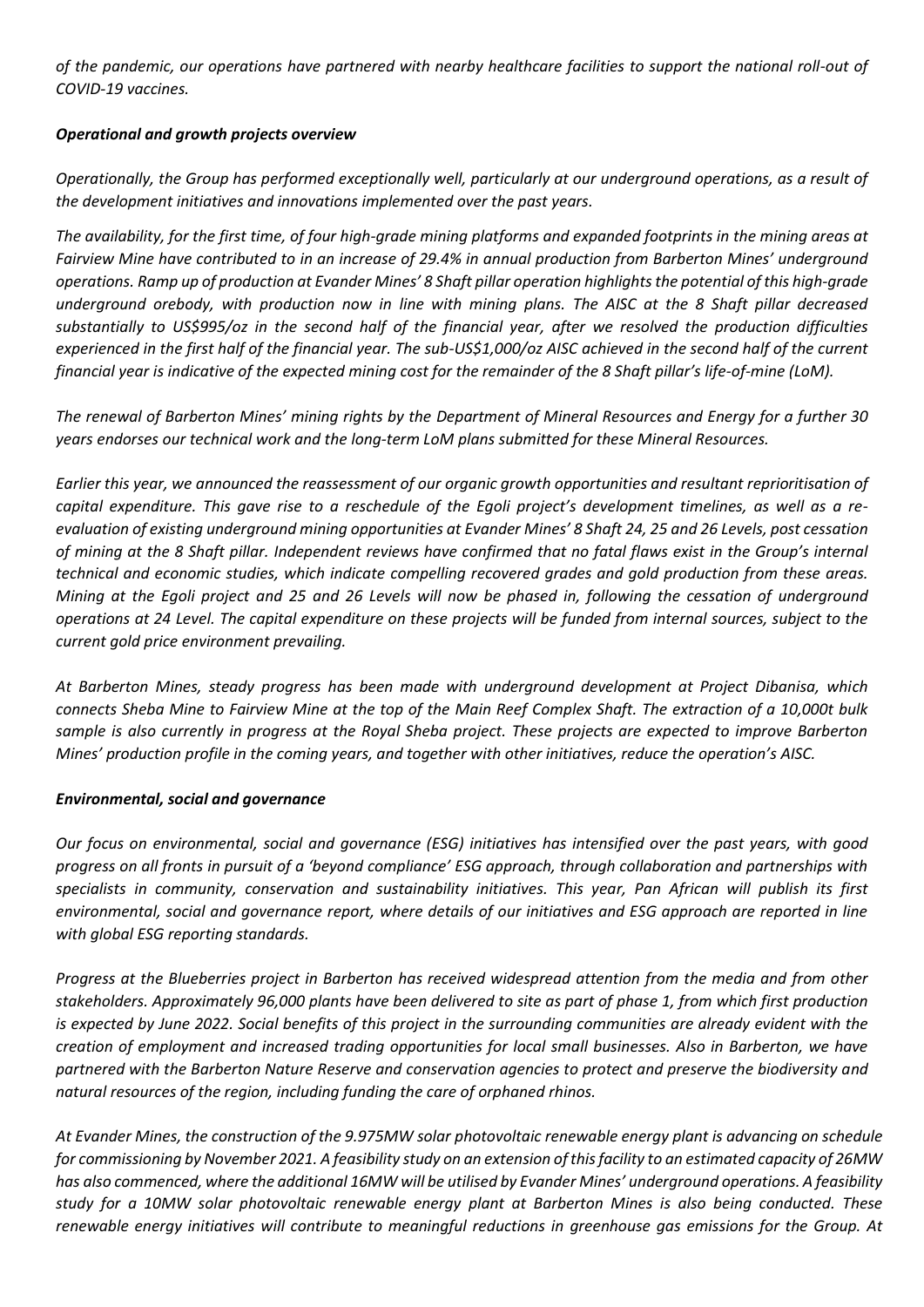*Evander Mines, a bankable feasibility study on a reverse osmosis water retreatment plant that will produce potable water for daily consumption from recycled underground mine water was completed, with substantial anticipated cost savings and a positive environmental impact. We expect to complete the construction of this plant within the next financial year.*

### *Outlook for the 2022 financial year*

*The Group remains on track to produce a minimum of 195,000oz of gold for the financial year ending 30 June 2022, which is in line with existing planned production profiles, until the growth projects currently being progressed are brought into production.* 

*The Pan African board has approved the initiation of a share buy-back programme (Buy-back programme). The Buyback programme will be executed in accordance with the Company's general authority to make on-market purchases which was approved by shareholders at the Company's AGM on 26 November 2020. The Company will make further announcements in due course.*

*We are committed to continuing to create value for our stakeholders with an increased focus on ESG through our 'beyond compliance' philosophy, while maintaining our track record as a sustainable, safe, high-margin and long-life gold producer with excellent growth potential through exploration, organic growth and acquisition initiatives."*

### **PROPOSED DIVIDEND FOR THE FINANCIAL YEAR ENDED 30 JUNE 2021**

The board has proposed a final dividend of ZAR402.2 million for the 2021 financial year (approximately US\$28.3 million), equal to ZA 18.00000 cents per share or approximately US 1.26671 cents per share (0.91556 pence pershare). The dividend is subject to approval by shareholders at the AGM, which is to be convened for Thursday, 25 November 2021.

In light of the robust current financial year results and the favourable financial prospects for the next financial year, the board has applied its discretion and has proposed a dividend in excess of the Company's dividend policy guidelines, which provide for a 40% payout ratio of net cash generated from operating activities.

Assuming shareholders approve the final dividend, the following salient dates would apply:

| Annual general meeting                                          | Thursday, 25 November 2021 |
|-----------------------------------------------------------------|----------------------------|
| Currency conversion date                                        | Thursday, 25 November 2021 |
| Currency conversion announcement released by 11:00 (SA<br>time) | Friday, 26 November 2021   |
| Last date to trade on the JSE                                   | Tuesday, 30 November 2021  |
| Last date to trade on the LSE                                   | Wednesday, 1 December 2021 |
| Ex-dividend date on the JSE                                     | Wednesday, 1 December 2021 |
| Ex-dividend date on the LSE                                     | Thursday, 2 December 2021  |
| Record date on the JSE and LSE                                  | Friday, 3 December 2021    |
| Payment date                                                    | Tuesday, 14 December 2021  |

The pound sterling (GBP) and US\$ proposed final dividend was calculated based on a total of 2,234,687,537 shares in issue and an illustrative exchange rate of US\$/ZAR:14.21 and GBP/ZAR:19.66, respectively.

No transfers between the Johannesburg and London registers, between the commencement of trading on Wednesday, 1 December 2021 and close of business on Friday, 3 December 2021 will be permitted.

No shares may be dematerialised or rematerialised between Wednesday, 1 December 2021 and Friday, 3 December 2021, both days inclusive.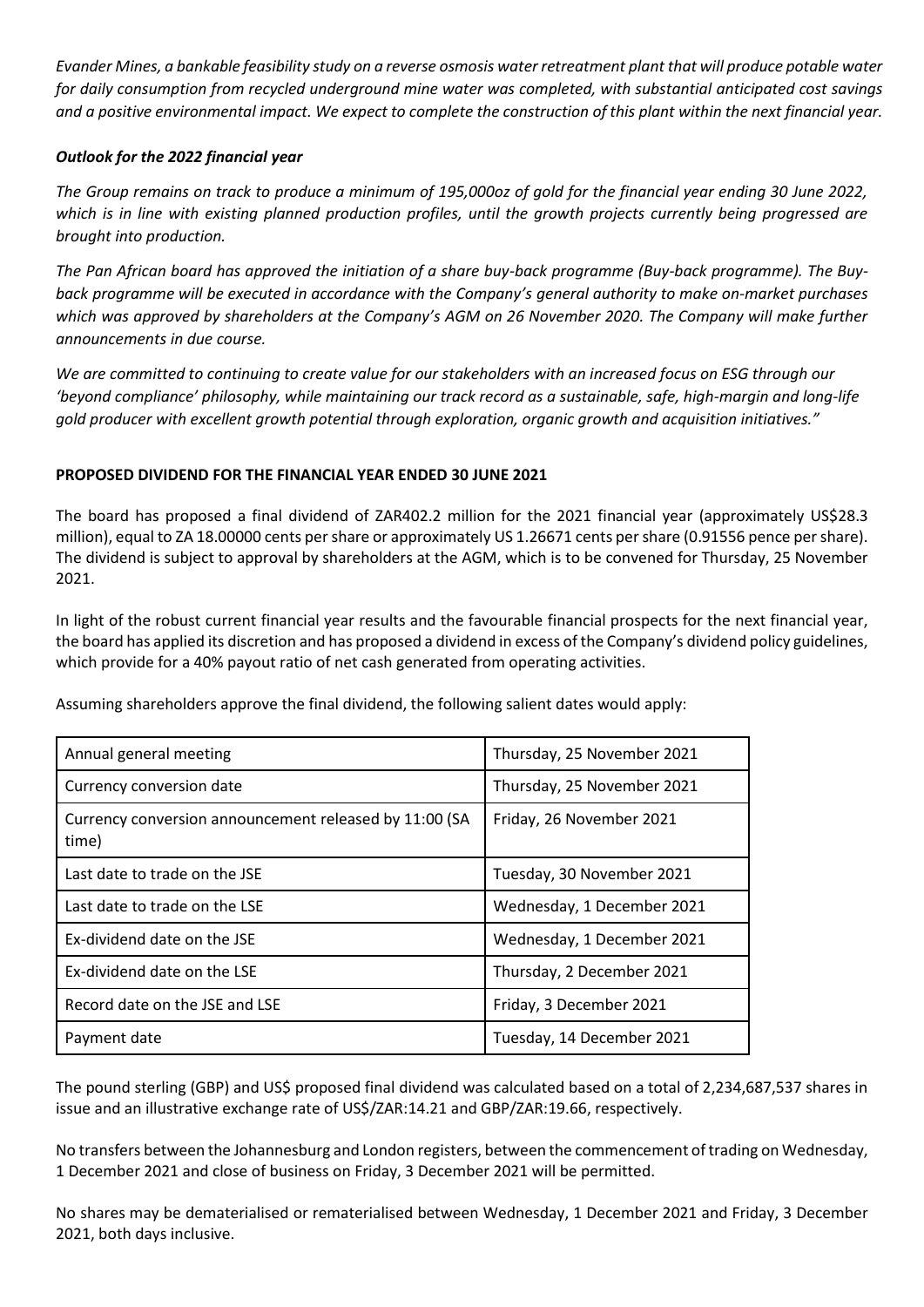The South African dividends taxation rate is 20% per ordinary share for shareholders who are liable to pay dividends taxation, resulting in a net dividend of ZA 14.40000 cents per share for these shareholders. Foreign investors may qualify for a lower dividend taxation rate, subject to completing a dividend taxation declaration and submitting it to Computershare Investor Services Proprietary Limited or Link Asset Services, who manage the South African and UK registers, respectively. The Company's South African income taxation reference number is 9154588173. The proposed dividend will be paid out of the Company's retained earnings, without drawing on any other capital reserves.

#### **AUDIT OPINION**

The Group's external auditor, PricewaterhouseCoopers LLP (PwC), have issued their opinion on the consolidated annual financial statements for the year ended 30 June 2021.

There have been two key audit matters identified by PwC which relate to the *Impairment assessments of goodwill, intangible assets and property, plant and equipment and mineral rights – Group, and the <i>Impact of COVID-19 – Group and Parent Company*. Further details on these key audit matters can be found in the full auditor's report which is available on the Company's website [https://www.panafricanresources.com/wp-content/uploads/Pan-African-](https://www.panafricanresources.com/wp-content/uploads/Pan-African-Resources-integrated-annual-report-2021.pdf)[Resources-integrated-annual-report-2021.pdf.](https://www.panafricanresources.com/wp-content/uploads/Pan-African-Resources-integrated-annual-report-2021.pdf)

The audit of the consolidated annual financial statements was conducted in accordance with the International Standards on Auditing. PwC has expressed an unmodified opinion on the consolidated annual financial statements. A copy of the audited annual financial statements and the audit report is available for inspection at the issuer's registered office. Any reference to future financial performance included in this provisional summarised audited results announcement has not been reviewed or reported on by the Group's external auditor.

#### **DIRECTORS' RESPONSIBILITY**

The information in this announcement has been extracted from the provisional summarised audited results for the year ended 30 June 2021, but this short-form announcement itself has not been reviewed by the Company's auditors. The provisional summarised audited results have been prepared under the supervision of the financial director, Deon Louw. This short-form announcement is the responsibility of the directors of Pan African and is only a summary of the information contained in the full announcement.

Any investment decisions should be based on the full announcement and the Group's detailed operational and financial summaries.

#### **AVAILABILITY OF THE FULL ANNOUNCEMENT**

The full announcement has been released on SENS and is available for viewing via the JSE link at <https://senspdf.jse.co.za/documents/2021/jse/isse/pan/FYE2021.pdf> and via the Company's website at [https://www.panafricanresources.com/wp-content/uploads/Pan-African-](https://www.panafricanresources.com/wp-content/uploads/Pan-African-Resources-year-end-results-SENS-announcement-2021.pdf)[Resources-year-end-results-SENS-announcement-2021.pdf](https://www.panafricanresources.com/wp-content/uploads/Pan-African-Resources-year-end-results-SENS-announcement-2021.pdf)

Copies of the full announcement may also be requested by emailing [ExecPA@paf.co.za.](mailto:ExecPA@paf.co.za)

*The Company has a dual primary listing on the JSE Limited (JSE) in South Africa and the Alternative Investment Market (AIM) market of the London Stock Exchange (LSE) as well as a sponsored Level 1 American Depository Receipt (ADR) programme in the US through the Bank of New York Mellon*

Rosebank 15 September 2021

For further information on Pan African, please visit the Company's website at [www.panafricanresources.com](http://www.panafricanresources.com/)